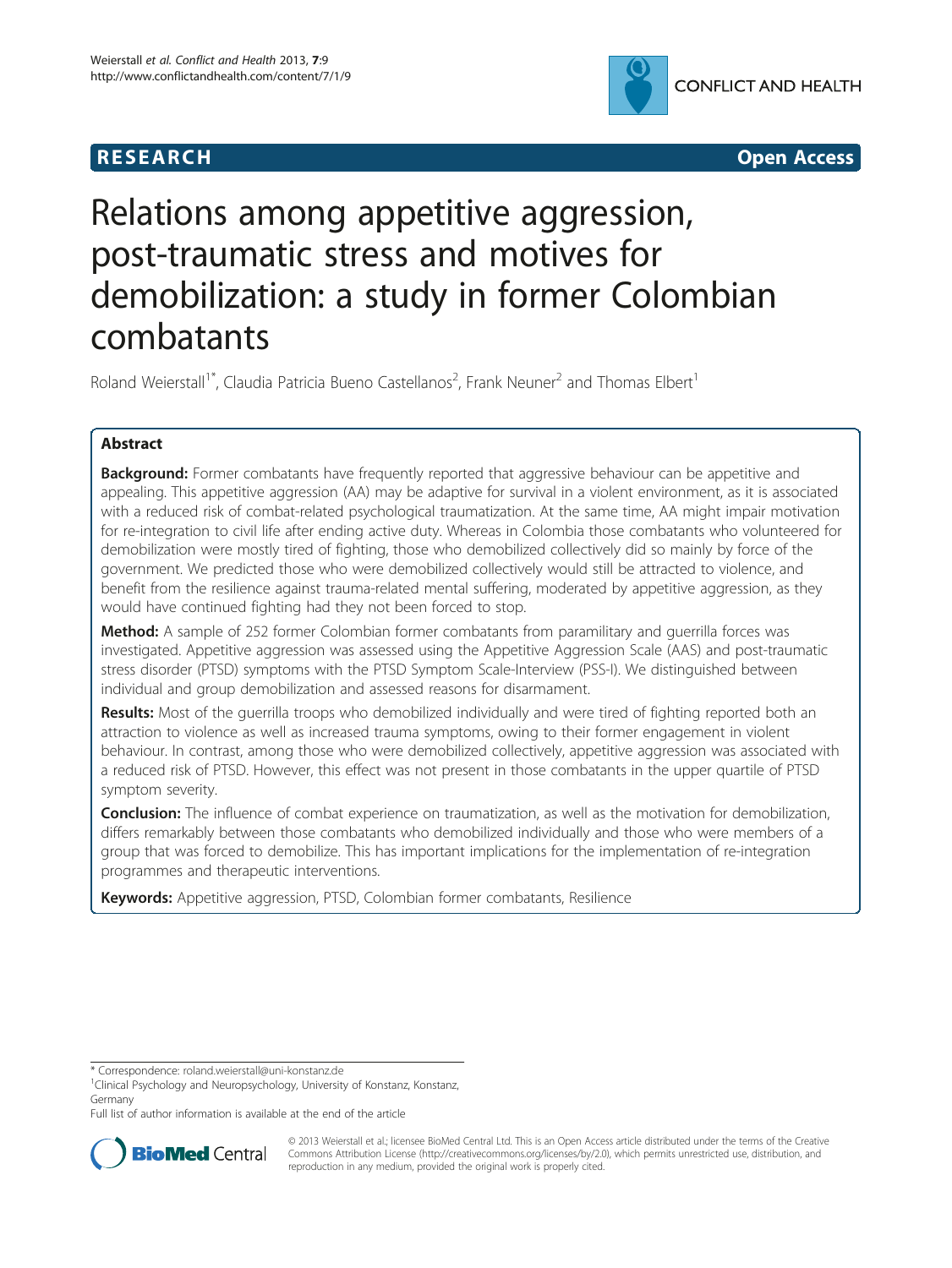# Background

Aggressive behaviour is a complex phenomenon, and many theories have been put forth attempting to describe its nature and explain its origins. The most common and well-established approach is to define aggressive behaviour based upon its underlying motivation, distinguishing between reactive aggression and instrumental aggression. While reactive aggression has been defined as any automatic and emotional aggressive behaviour that occurs as a response to a perceived threat or provocation [[1](#page-8-0),[2](#page-8-0)], instrumental aggression relates to aggressive behaviour with the purpose of achieving certain goals or gaining social status [\[3,4](#page-8-0)]. Although this distinction has been repeatedly criticized [\[5](#page-8-0)], meta-analyses have confirmed that human aggressive behaviour has two different facets [[6](#page-8-0)], and that a distinction must be made. Undoubtedly, there is a reactive form with the purpose of repelling a particular threat. This is associated with a high state of arousal and a negative emotional state. It is the struggle to reduce this negative arousal that motivates and drives this aggression. This form of aggression has been examined extensively in numerous laboratory and field studies. In contrast to this, another form of aggression, termed 'appetitive aggression', has been put forth in recent years, based on anthropological observations of cruel human behaviour [\[7,8](#page-8-0)]. This is not driven by self-defence or secondary rewards, such as resources or status, but is motivated by the primary intrinsic enjoyment of the aggressive act itself. Appetitive aggression increases positive arousal and seems rewarded by the exposure to cues of violence, like the suffering of the victim or the preparation for hunting down humans [[9\]](#page-8-0). Our research group has examined appetitive aggression in many different studies from a variety of different populations, including the Democratic Republic of Congo (DRC), Rwanda, Uganda, and also with German World War II veterans, encompassing more than 2000 participants. We found that appetitive aggression, conceived as the perpetration of violence and/or the infliction of harm to a victim for the purpose of experiencing violencerelated heroism and enjoyment, is indeed very common amongst former combatants. In these studies, we administered the Appetitive Aggression Scale (AAS, [[9\]](#page-8-0)), which focuses particularly upon a sense of positive arousal (e.g. 'Is it exciting for you if you make an opponent really suffer?', 'Is defeating the opponent more fun for you, when you see them bleed?', 'Once you were used to being cruel, did you want to be crueller and crueller?'). Appetitive Aggression was so high in some of the participants that they even reported a craving to behave cruelly during their time in combat. Thus, besides the secondary rewards that can be gained as a consequence of aggressive behaviour in general, the perpetration of violence itself can be self-rewarding and facilitate the outbreak of cruelty.

Moreover, besides the aforementioned appetitive reward, the disposition to aggressive behaviour has an additional beneficial characteristic in regard to mental health and is related to the processing of cruelty: An actual or threatened death, serious injury, or threat to the physical integrity of self or others is potentially traumatic. The killing of a victim might therefore fulfil the diagnostic criteria for a traumatic event according to DSM IV. As shown by a number of studies with victims of violence, the greater the exposure to traumatic event types, the greater the risk for the development of trauma-spectrum disorders, including posttraumatic stress disorder (PTSD; [[10\]](#page-8-0)). This is not a simple dose–response effect, as the variety of traumatic stressors also counts, and thus the effect has been termed the 'building-block-effect'. While it leads to widespread mental suffering amongst victims, this does not appear to be the case for perpetrators [[7\]](#page-8-0). Consequently, there has to be a protective mechanism that prevents the perpetrator from becoming mentally ill and dysfunctional in response to their violent behaviour. Our previous investigations suggest that it is appetitive aggression that reduces vulnerability for traumatic stress [[11](#page-8-0),[12](#page-8-0)]. Perpetrators seem to be able to tolerate a greater exposure to violence and traumatic stressors, and will only suffer from PTSD after having been exposed to an extremely high amount of trauma [[13](#page-8-0)].

After one of the longest internal armed conflicts in the world, among guerrilla groups, paramilitary organizations and the Colombian army, Colombia is trying, through systematic demobilization of the illegal groups, to build peace. The two largest guerrilla groups in Latin-America, Fuerzas Armadas Revolucionarias de Colombia (FARC) and Ejercito de Liberacion Nacional (ELN), as well as the paramilitaries and anti-guerrilla group (AUC) have been involved in serious atrocities like killings, massacres, kidnappings or the use of landmines and booby traps. Amnesty International estimates that, in the past 20 years, more than 70,000 people have been killed, while thousands have been kidnapped, tortured or forcibly abducted to serve in one of the armed forces [[14](#page-8-0)]. In 2002, the government started negotiations with the paramilitary forces and guerilla groups, to promote the individual demobilization of combatants from all groups, and the collective demobilization for the paramilitary forces Laplante & Theidon, (2006, [\[15\]](#page-8-0)) focusing on individual demobilization. One idea of these Disarmament, Demobilization and Reintegration (DDR) programmes is that the government has to create an attractive environment for former combatants, by fostering physical security and economic support to prevent future engagement in violent behaviour [[16,17\]](#page-8-0). As aggressive acts performed in mass violence are mostly found to be reward-driven [[18](#page-8-0)], material rewards should reduce instrumentally used aggression. However, Theidon [[14](#page-8-0)], who interviewed more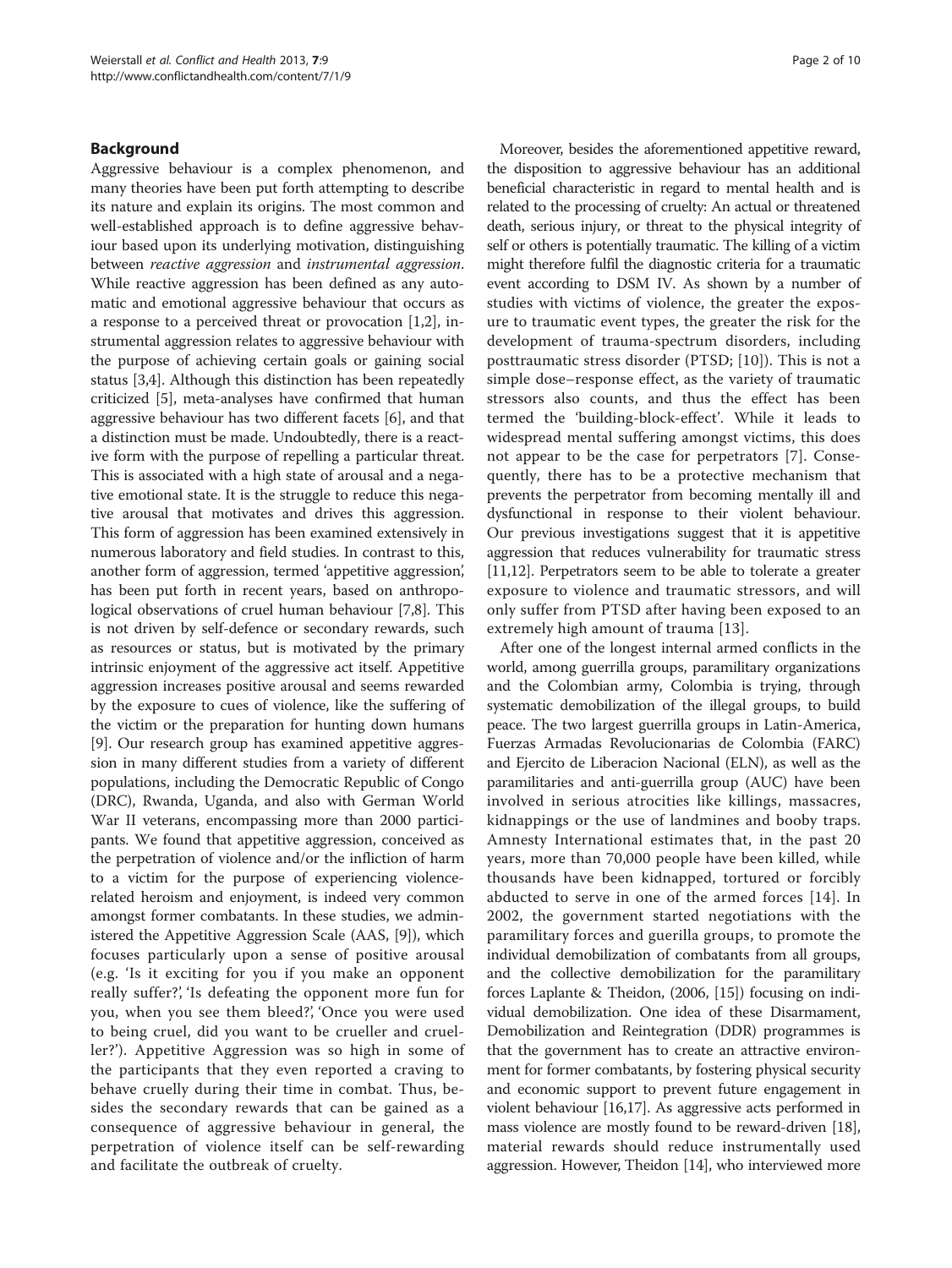than 100 former Colombian combatants, points out that, irrespective of the harsh reality, 'militarized masculinity' is one of the desirable rewards associated with a warrior's life. Consequently, non-material rewards associated with combat, cannot be outweighed by money and might still arouse aggressive behaviour after demobilization. One further challenging issue is that there are two forms of demobilization in the Colombian demobilization process: On an individual level (mainly guerrilla fighters), as well as collective demobilization (mainly paramilitary forces). Correspondingly, there are former combatants who demobilized voluntarily because they were tired of fighting [[19\]](#page-8-0), while others just demobilized because of an agreement between the government and the forces' leaders, without necessarily wanting to give up fighting. Combatants from both groups – paramilitary and guerrilla forces – tried to leave the force when they were tired of fighting, often because their lives were under threat. However, collective demobilization was primarily a consequence of negotiations between the government and the paramilitary.

With this study, we wanted to investigate whether appetitive aggression is still present among Colombian ex-combatants. We hypothesized that appetitive aggression would be prominent in those who were demobilized by force, as the attraction to violence would have contributed to their participation in armed groups. Moreover, because these combatants were not driven by intrinsic motivation to lay down their weapons, we tested the hypothesis that they would still be attracted to violence and benefit from the protective effects of appetitive aggression on traumatic stress. In contrast, we hypothesized that this effect would be weak or absent in those who demobilized individually and voluntarily. We expected them to no longer experience a protective effect of appetitive aggression. We assessed appetitive aggression in two groups of former combatants, one that was demobilized collectively by force and one in which the ex-combatants joined the demobilisation program on their own initiative. To test the first hypothesis, we compared appetitive aggression between these two groups. To investigate the relation between appetitive aggression and trauma load on the severity of PTSD symptoms, we calculated a moderation analysis.

# Methods

# Setting

Data were collected in the north-east of Colombia between June 2009 and May 2010, as part of a larger study. Participants were recruited from a reception camp for former combatants who had been demilitarized. The government, the leading armed forces, and guerilla and paramilitary forces have been in the process of peace negotiations for several years. The demilitarization camp has been designed as a first drop-in centre for former

combatants on their way to re-socialization. Participants were recruited through the state programme for social and economic reintegration of illegal armed insurgent groups (High Council for Reintegration; 'ACR' in Spanish). The ACR was created in 2006, by the Colombian Government, under the direction of the Ministry of Justice. The ACR prepares the demobilized for reintegration into society through psychosocial, academic training and access to the national health system. ACR provides monthly financial assistance to active participants in the demobilization programme.

# **Participants**

The interviews took place in Bucaramanga, the capital city of the department of Santander, Colombia, which has the fifth biggest re-integration centre in the whole of Colombia. We chose all 252 combatants from a population of about 600 combatants in the premises of the ACR, who had to attend psychosocial meetings during the time of data collection. These meetings are obligatory to all combatants in the process of demobilization. After demobilizing, the former combatants are transferred to one of the re-integration centres and distributed across the whole country. Santander has no specific re-integration focus so that all former combatants who demobilize have about equal probability of being transferred to Santander. Therefore, there is no selection bias and the participants are maximally representative for the population of former Colombian combatants. 83% ( $n = 209$ ) of the interviewed demobilized were male,  $17\%$  (n = 43) female. The average age of men was  $31.24$  (SD = 7.8) and for women 28.65  $(SD = 7.8)$  years. 23% (n = 58) belonged to FARC, 18.3%  $(n = 46)$  to ELN, and 55.2% to the AUC paramilitary groups. The objectives of the investigation, strict confidentiality, as well as the right to refuse to participate at any time in the interview, without any consequences, were explained in detail to the participants. All participants gave written informed consent, indicating their informed willingness to participate. All completed the interview. The Ethical Review Board of the University of Konstanz, and the ACR authorities, approved the study protocol. The interviews were carried out with support of the ACR, whereby strict confidentiality was ascertained. Participants did not receive any financial compensation or other direct benefit.

As we were interested in group differences between participants who had either been demobilized in groups or on an individual basis, we grouped all participants by their means of demobilization into collective demobilization or individual demobilization. A Chi-Square test for a fourfold table, with the two factors demobilization (collective demobilization vs. individual demobilization) and armed group (paramilitary vs. guerrilla) was calculated. Most of the participants from the paramilitary forces had been demobilized in groups (collective demobilization:  $n = 90$ ),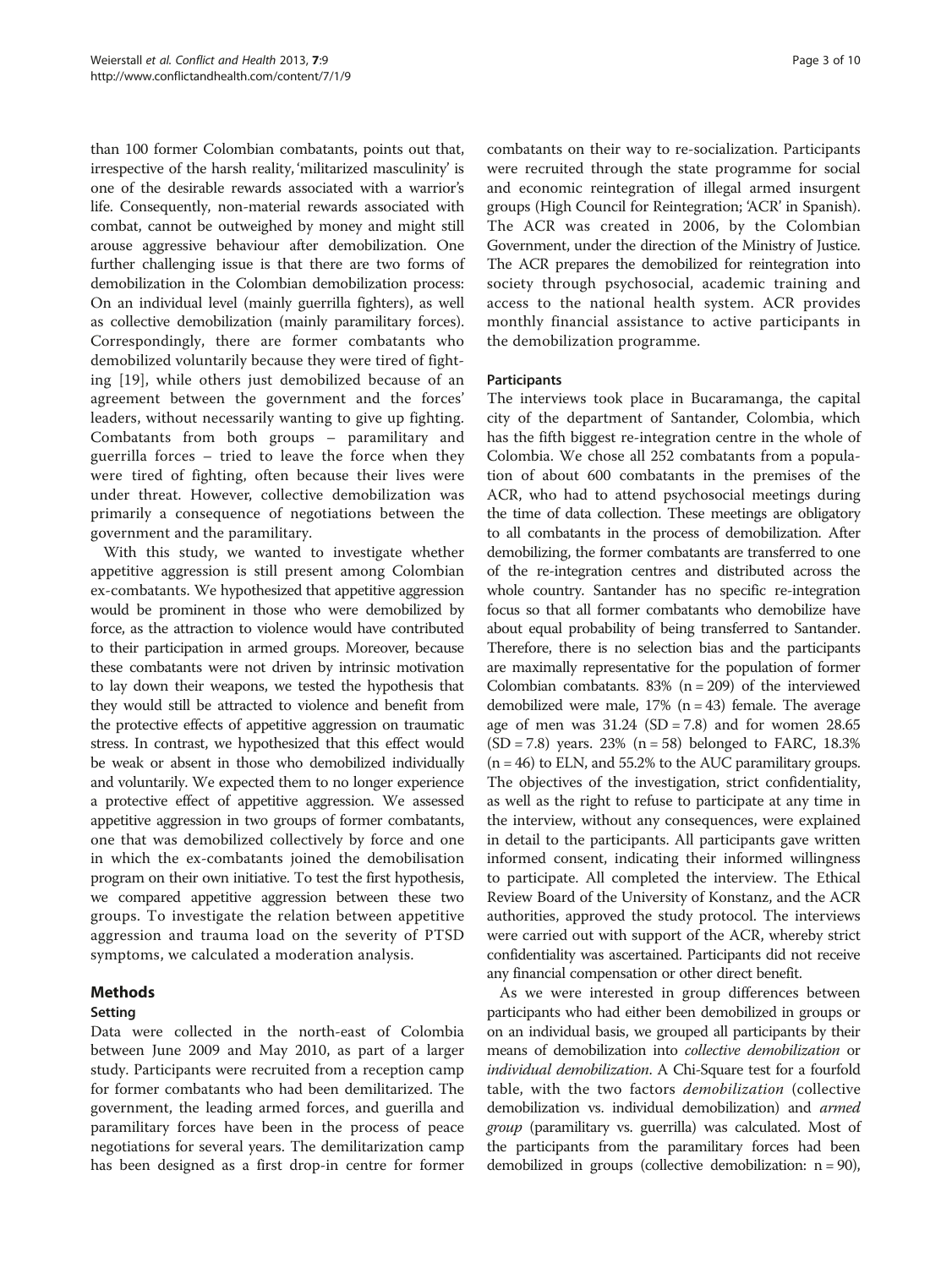whereas only about one third demobilized of their own accord (individual demobilization:  $n = 49$ ). The opposite was true for the guerrilla forces: Only 11 of them reported that they had been demobilized collectively. The majority  $(n =$ 93) demobilized individually. This difference in demobilization between groups was statistically significant  $(X_1^2 = 71.88, p < .001)$  indicating that this factor is a crucial difference between the two groups.

# Local team

A team of Columbian clinical psychologists carried out the interviews. The team leader had been trained at the University of Konstanz's Centre For Psychotraumatology, and another six experienced clinical psychologists received two weeks' training in the concepts of PTSD, aggression, the principles of quantitative data collection in semistructured clinical interviews, as well as interviewing techniques. All research experts and interviewers were supervised at least once a week throughout the study. The supervision included help with distressing emotional experiences during the data collection, as well as the discussion of the quality of their work, to guarantee maximum validity and interrater-reliability.

# Instruments

#### Severity of trauma exposure

We administered a checklist of 35 different traumatic event types for the assessment of the severity of trauma exposure. This checklist [\[20\]](#page-8-0) has already been administered in several other samples of combatants (e.g. [\[12](#page-8-0)]). It included five items for domestic violence. Events that either could have been self-experienced or witnessed, were scored as present or not present in the participants' lives, and summed up to a traumatic event types score. Participants reported that they had experienced 1 to 22 different traumatic event types. The average number of reported traumatic event types was nearly identical for the participants in the collective demobilization  $(M = 9.9,$  $SD = 4.7$ ) and for those in the individual demobilization group  $(M = 9.9, SD = 4.4;$  independent sample *t*-test:  $t_{250} = .08$ ,  $p = .94$ ,  $d = .00$ ).

## PTSD symptom severity

We assessed the DSM-IV diagnosis and PTSD symptom severity with the PSS-I (PTSD Symptom Scale Interview; [[21\]](#page-8-0)). The PSS-I is a semi-structured interview designed to assess current symptoms of PTSD. It consists of 17 questions that correspond to the DSM IV diagnostic criteria, including intrusions, avoidance and hyperarousal, and refers to a two-week period. The valid assessment of PTSD symptoms in non-Western populations, using structured interviews, has been demonstrated in several publications, and has demonstrated satisfying psychometric properties [[10](#page-8-0),[22,23](#page-8-0)]. The PSS-I score, as a measure of

PTSD symptom severity, was calculated as the sum over the item-scores on the scale, and thus had a range from 0 to 51 points. There was no significant difference in the mean scores between the two groups (group-demobilization:  $M = 15.3$ ,  $SD = 9.7$ ; individual demobilization:  $M = 15.7$ ,  $SD = 9.7$ ; independent sample t-test:  $t_{250} = .08$ ,  $p = .94$ ,  $d = .04$ ).

#### Attraction to violence

For the assessment of a person's propensity to violence, we administered the Appetitive Aggression Scale (AAS; [[9\]](#page-8-0)). The AAS assesses enjoyment related to violencecues in combatants. It consists of 15 statements that have to be rated as either true or not true, on a 4-point Likert-scale ranging from 0 ('I totally disagree') to 4 ('I totally agree). The scale has been administered to over 1600 participants in different war-affected populations and has proven its good psychometric properties [[9\]](#page-8-0). We used the AAS score, which ranged from 0 to 59 points, to measure attraction to violence. The score lay in the range of other combatant populations from Uganda or The Democratic Republic of Congo [[9\]](#page-8-0).

## Reason for demobilization

We hypothesized that the influence of appetitive aggression on trauma symptoms might be different between participants from individual and collective demobilization. To assess the reason for demobilization, participants were asked to choose one of four different categories, based on the literature on demobilization in Colombia, that best characterized their motivation for demobilization. The two most prevalent reasons from the literature were *tired of fighting* (owing to mental health problems or bad living conditions) and political force (i.e. an order from the commander). However, we also asked about family problems that forced the combatant to leave the forces as well, such as life threat, i.e. when the combatants feared for their lives if they stayed with the forces.

# Procedure

All interviews were conducted in Spanish. For this purpose we used back-and-forth translations from English to Spanish, including blind back-translations and subsequent corrections by different expert groups. For all items of the survey, the interviewers made further inquiries, or gave examples of symptoms, and probed the answers to ensure a correct understanding of the concepts and maximize data validity, especially with respect to the clinical significance of PTSD symptoms.

## Data analysis

In line with our research question, we hypothesized that the relation between the traumatic event load and the PTSD symptom severity (building-block effect) is moderated by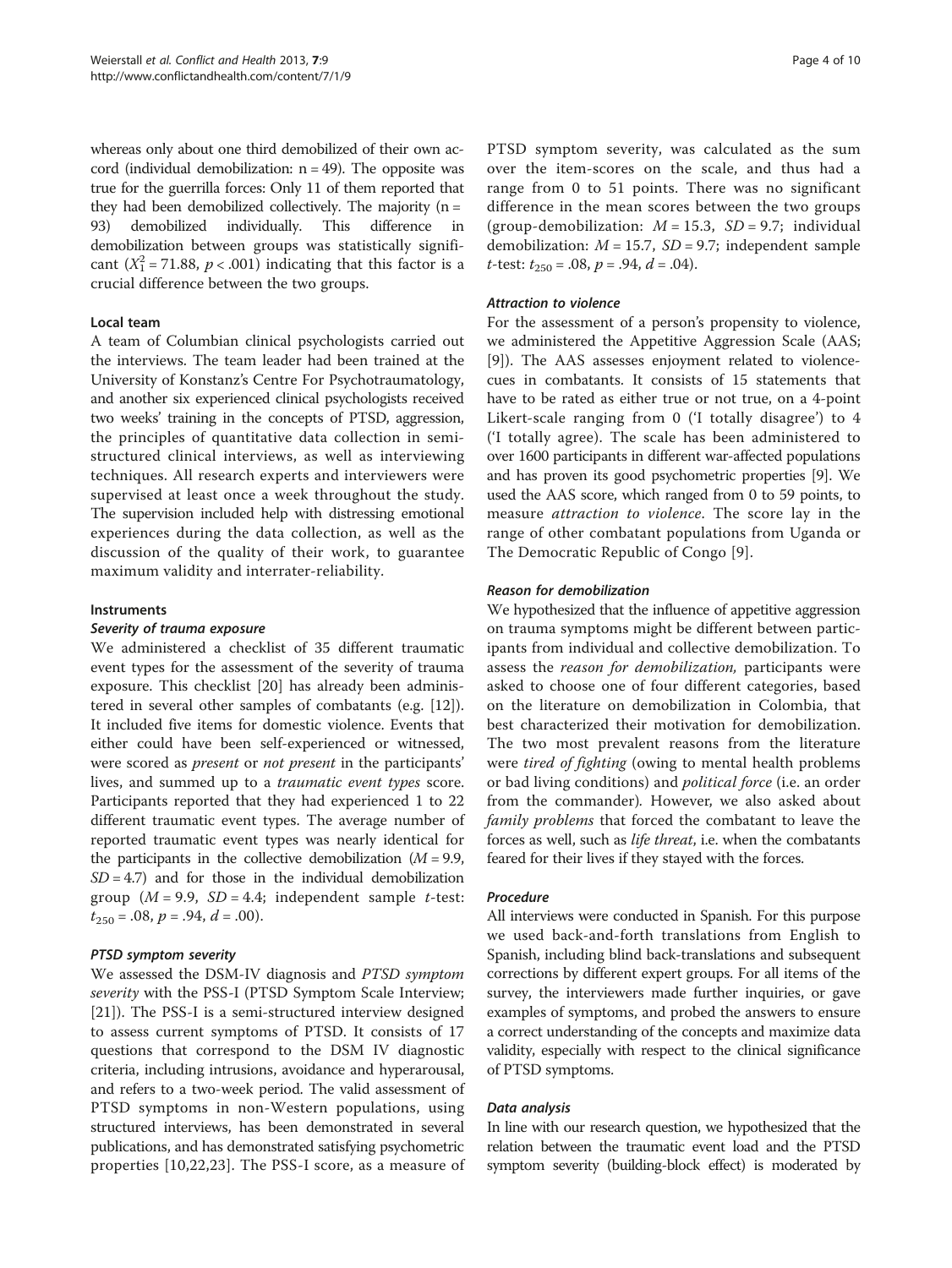appetitive aggression scores. To test this hypothesis, we regressed the PTSD symptom severity on the severity of trauma exposure, the attraction to violence, a dichotomous dummy variable for the manner of demobilization  $(0)$  = individual demobilization; '1' = collective demobilization), as well as on all possible one- and two-way interactions and squared terms. All variables were mean-centered before interaction-terms were calculated to mitigate multicollinearity. The Akaike Information Criterion (AIC; [\[24](#page-8-0)]) was used as a measure for model fit. For a clearer representation of moderation and mediation effects within the two groups, we performed further separate post-hoc analyses. Statistical modelling was conducted using linear regression analyses with SPSS 19 for Mac.

# Results

# Difference in appetitive aggression between groups

To test for differences in the attraction to violence between participants that were demobilized individually and those were demobilized collectively, we calculated an independent-sample t-test for group differences. As in the two other measures, the trauma symptom severity and the severity of trauma exposure, the score did not differ significantly between groups (collective demobilization:  $M = 15.1$ ,  $SD = 12.8$ , individual demobilization:  $M = 14.7$ ,  $SD = 11.3$ ; independent sample *t*-test:  $t_{250} = .24$ ,  $p = .81$ ,  $d = .09$ ). Thus, against our prediction, participants from both groups seem to have a comparable level of appetitive aggression.

# The protective effect of appetitive aggression and its relation to the manner of demobilization and PTSD symptom severity

In the first linear regression analyses of PTSD symptom severity on the attraction to violence, the severity of trauma exposure, the group dummy variable and all possible interactions, the final model selection, according

# Table 1 Linear regression analysis predicting trauma severity from the severity of trauma exposure, appetitive aggression, the participant's group and all possible twoway interactions (n = 184)

|                                                                      | PDS score |            |
|----------------------------------------------------------------------|-----------|------------|
|                                                                      | β         | р          |
| Severity of trauma exposure                                          | .49       | .049       |
| Appetitive aggression                                                | .10       | < .001     |
| Group (way of demobilization)                                        | 1.43      | n.s.       |
| Interaction: severity of trauma exposure *<br>attraction to violence | - .01     | n.s. (.09) |
| Interaction: attraction to violence * group                          | $-.15$    | .031       |
| Interaction: severity of trauma exposure * group                     | -25       | n.s.       |

Note. Uncorrected standardized regression coefficients are displayed. The group dummy variable reflects the type of demobilization ('0' = individual demobilization; '1' = collective demobilization).

to AIC, revealed that the best fitting model only included the two variables, attraction to violence and exposure to traumatic stressors. As both had significant positive beta values (attraction to violence:  $\beta$  = .25, p < .001; severity of trauma exposure:  $\beta$  = .35,  $p < .001$ ;  $F_{2, 245}$  = 45.67,  $p < .001$ ,  $R_{\text{adj}}^2 = .27, f^2 = .37, (1-\beta) = 1.00$ , there seemed to be no protective effect of an appetitive perception of aggression in this sample, compared to other combatant populations.

However, as we discovered in our previous studies, appetitive aggression only provides resilience against traumatic stress as long as the PTSD symptom severity has not exceeded a certain threshold, we performed the same analyses after excluding those 65 participants in the upper quartile of PTSD symptom severity (PSS-I score > 21). The selected regression model ( $F_{6,181} = 6.14$ ,  $p < .001$ ,  $R_{\text{adj}}^2 = .17$ ,  $f^2 = .21$ ,  $(1-\beta) = 1.00$ ) included all three predictor variables as well as the three one-way interactions (Table 1). The two-way interaction did not reach statistical significance.

As indicated by the negative interaction between the attraction to violence and the group dummy variable, there is a protective effect of appetitive aggression on the PTSD symptom severity in participants who were demobilized in groups, compared to those who demobilized themselves on an individual level. Moreover, even if it is not statistically significant on a 5% level, there is a trend for the negative interaction between the severity of trauma exposure and the attraction to violence. However, considering that the beta-value of -.01 for the latter interaction is small, these two interaction terms suggest that the protective effect found in other ex-combatant groups is masked in the present data set by those who had demobilized individually. The non-significant interaction between the severity of trauma exposure and the group dummy indicates that the building-block effect may not differ between groups. Besides the interactions, there was a major effect for severity of trauma exposure displaying the building-block effect, and a main effect for attraction to violence. We investigated the latter in more detail:

# The protective effect of appetitive aggression in the group-demobilization group

To investigate the inverse relation between attraction to violence and PTSD symptom severity further, we performed separate regression analyses for both groups. Taking into account the previously reported building-block effect (Neuner et al., 2004), which implies trauma-related symptoms in all survivors when exposure to traumatic stress is massive, participants from the upper quartile of PTSD symptom severity were excluded from the analyses. In the collective demobilization group, we regressed the PTSD symptom severity on the attraction to violence and the traumatic event types score, as well as on the interaction between both predictor variables. The regression model  $(F_{3,71} = 4.99, p = .003, f^2 = .20, (1-\beta) = .90)$  revealed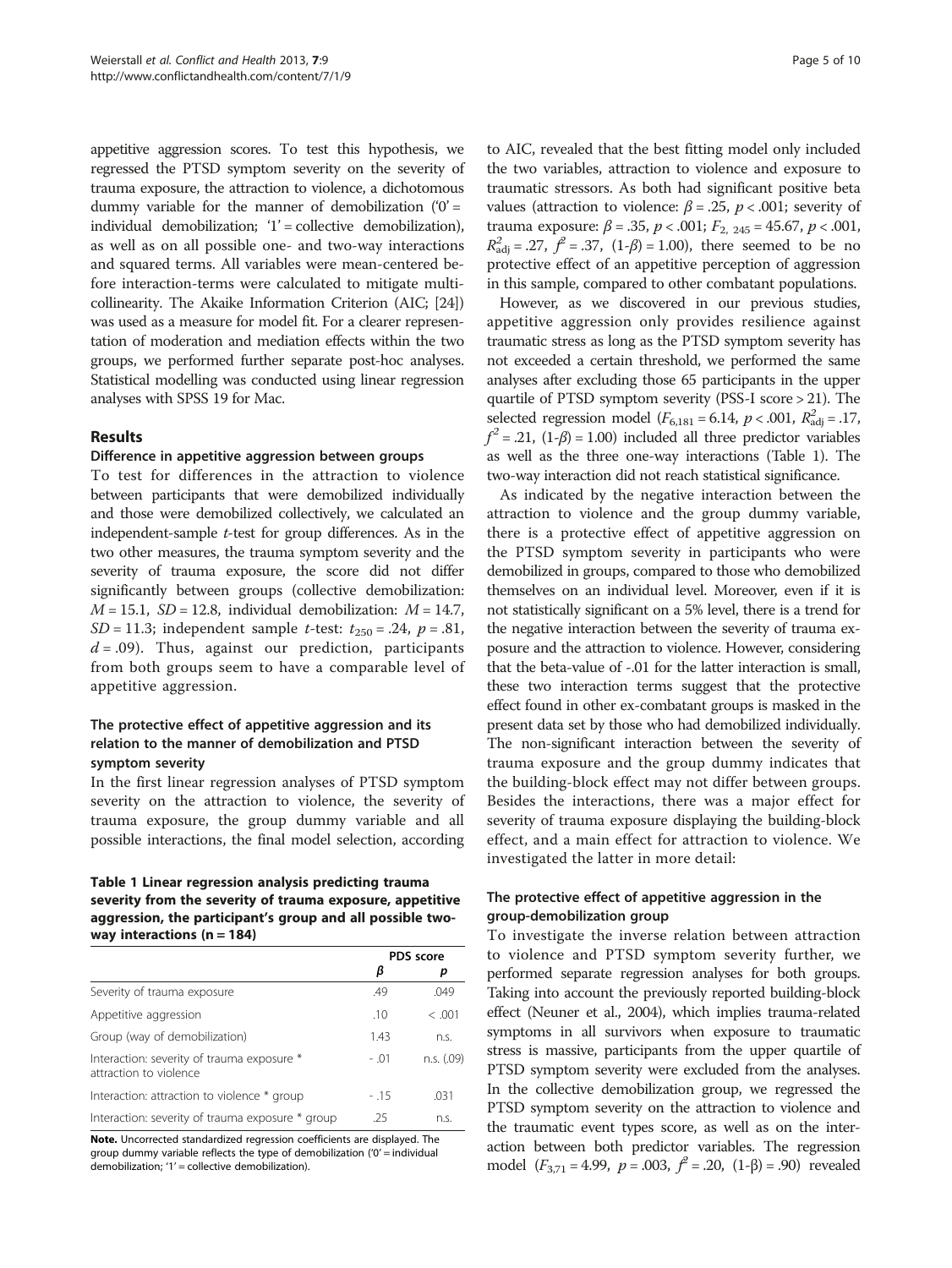

that the building-block effect, which is indicated by the increasing likelihood of PTSD with increasing exposure to traumatic event types, is moderated by the attraction to violence (see Figure 1), whereas there is no direct effect of attraction to violence on PTSD symptoms ( $\beta$  = .17,  $p$  = .152).

There was no problem with collinearity in the proposed model (maximum Variance Infamation Factor  $(VIF) = 1.18$ ). The residuals did not differ significantly from normal distribution (Kolmogorov–Smirnov  $Z = .48$ ,  $p = .973$ ). Moreover, there was no severe influence of outliers in the proposed models (maximum Cook's d of .371). However, if the 30 participants that fall into the upper quartile of the PTSD symptom severity were added to the calculation, the protective Effect vanished (Interaction severity of trauma exposure \* attraction to violence:  $\beta$  = .02,  $p$  = .957). The only significant predictor was the severity of trauma exposure ( $\beta$  = .48,  $p$  = .044), while the attraction to violence still had no significant impact on PTSD symptom severity  $(\beta = .15, p = .489;$  $F_{3,101} = 16.88, p < .001, f^2 = .50, (1-\beta) = 1.00$ .

# The relation between traumatic stress and attraction to violence in the individual demobilization group

To investigate the relationship between exposure to traumatic stressors and attraction to violence, in the group of participants that demobilized themselves individually, we performed the same analyses as for the group demobilization sample. As the interaction term



between attraction to violence and traumatic event types score did not reach statistical significance ( $\beta$  = -.05,  $p = .811$ ), it was excluded from the regression model in a first step. Surprisingly, the regression model ( $F_{2,104}$  = 10.90,  $p < .001$ ,  $f^2 = .21$ , (1-β) = .90) revealed that the traumatic event types score was not a significant predictor of PTSD symptom severity ( $\beta$  = .10,  $p$  = .240). Instead, the building-block effect was completely mediated by the attraction to violence (Figure 2), which was the only significant predictor. This relation changed when the 35 participants from the upper quartile of PTSD symptom severity were added to the calculation. In a regression analysis where we regressed the symptom severity on the attraction to violence and the severity of trauma exposure, both predictors turned out to be statistically significant (attraction to violence:  $\beta$  = .30, p < .001; severity of trauma exposure:  $β = .30, p < .001; F_{2,140} = 22.01, p < .001,$  $f^2 = .20, (1-\beta) = .90.$ 

## Group differences in the reasons for demobilization

As reported earlier in this manuscript, the two groups, paramilitary and guerrilla forces, differed significantly in their way of demobilization. To validate our group assignment and link the way of demobilization to the underlying motivation, we compared the distribution in the answers for the reasons for demobilization between groups. As can be seen in Table 2, from two-thirds of all answers, most former combatants that demobilized themselves individually were tired of fighting. The opposite was true for participants that experienced collective demobilization. They most often reported that the only reason for dispensing with their weapons was an order from their commanders (94%). The difference in the distribution of the answers between groups was statistically significant ( $\chi^2$  = 196.62, *p* < .001).

## Gender differences

From our 252 participants, at least 17% were female. To test for gender differences, the factor gender was added as a 0–1 coded dummy variable to the regression analysis in the two subgroups, as well as all possible interaction terms with the significant predictor variables. However, the factor gender did neither reach statistical

| Table 2 Differences in the reasons for demobilization |  |  |
|-------------------------------------------------------|--|--|
| between groups $(n = 245)$                            |  |  |

|                   | Number of responses (percent) |                              |  |
|-------------------|-------------------------------|------------------------------|--|
|                   | Individual<br>demobilization  | Collective<br>demobilization |  |
| Tired of fighting | 91 (63%)                      | 6(94%)                       |  |
| Political force   | 8(6%)                         | 100 (6%)                     |  |
| Family problems   | 30 (21%)                      | 0                            |  |
| Life threat       | 15 (10%)                      | 0                            |  |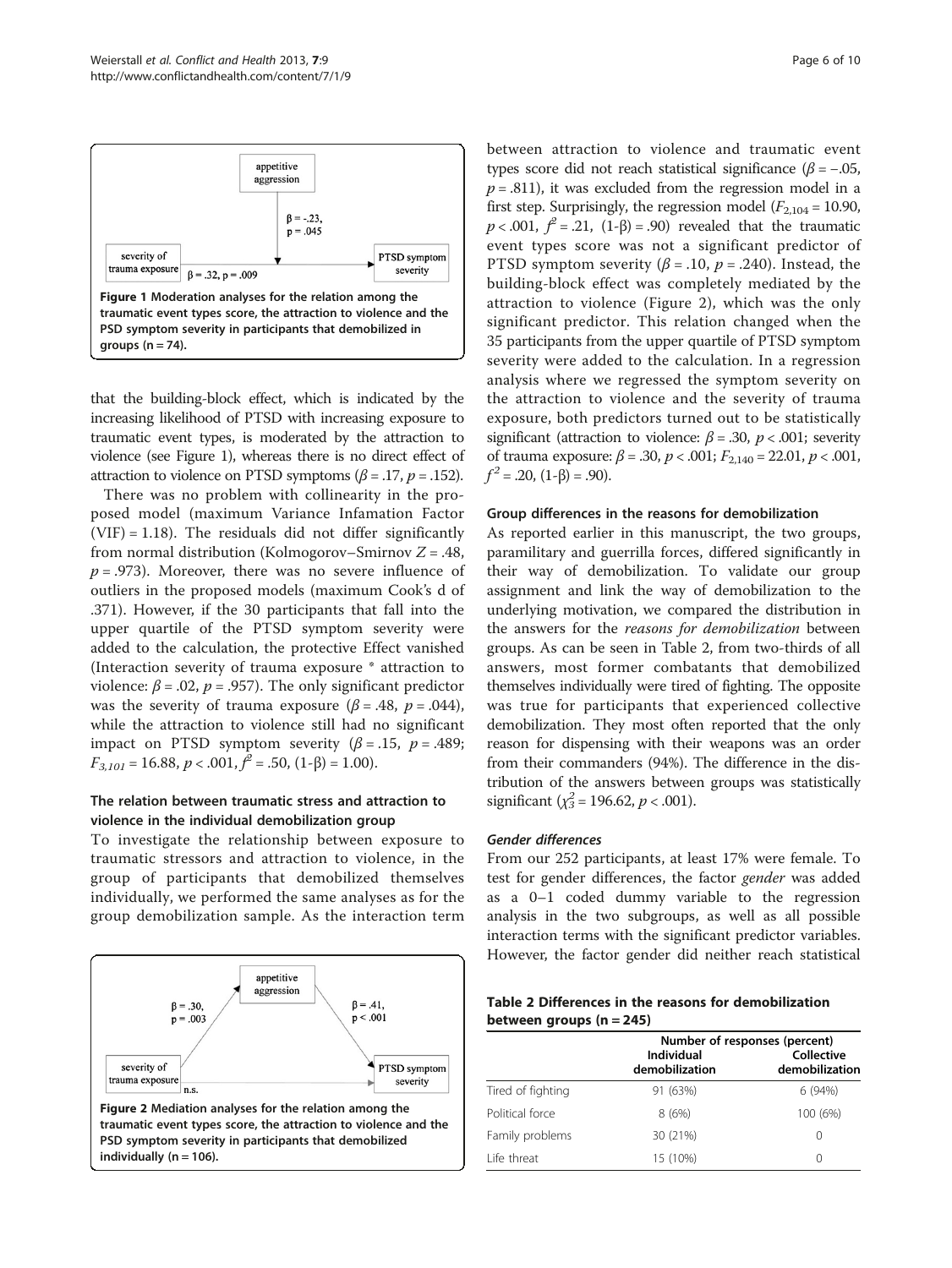significance ( $p > .05$  for all  $\beta$ ) in any of the analyses, nor did it lead to significant  $R^2$ -changes. Thus, the female former combatants in this sample did not differ in both groups from their male comrades in the relation between an appetitive processing of aggression and the severity of PTSD symptoms.

# **Discussion**

The aim of the present study was to investigate differences in the relation of appetitive aggression and traumatic stress between former Colombian combatants who either demobilized collectively or individually. We obtained four major results: (1) Appetitive Aggression is common amongst Colombian former combatants, regardless of whether they demobilized individually or collectively. We could not detect a significant difference between groups. (2) Members of both groups reported a similar range of PTSD symptoms. (3) In line with previous results, the protective effect of an appetitive perception of violence on PTSD symptoms could be documented in those who were demobilized collectively, but seemed to be absent in those who demobilized individually. (4) We also note that the resilience wanes when the severity of exposure to traumatic stress exceeds a certain threshold. In fact, those who suffered from very serious trauma symptoms reported that they experienced cruelty to others as self-rewarding.

## Addressing appetitive aggression

The wide extent of appetitive aggression across the population that we obtained in this study, as well as in earlier studies, contradicts the hypothesis that human predation is limited to a pathological subgroup, such as psychopaths [[25](#page-8-0)]. Indeed, it seems to be a common facet of human behaviour, which surfaces in the context of war [\[9\]](#page-8-0). Cruelty becomes self-rewarding and further increases a combatant's desire to hunt and kill. Some of the respondents have reported an addiction-like craving to behave cruelly. Consequently, those who are attracted to aggression, and who experience fewer trauma symptoms through a better adaptation to a cruel environment, may have fewer incentives to quit their membership of an armed group. The results from this study suggest that collective demobilization by force does not seem to alter this attraction to fighting. The fact that two-thirds of paramilitaries in this sample demobilized in groups and still seem to benefit from an intrinsic motivation to show violent behaviour corresponds with recent findings that former paramilitaries, in particular, reform in illegal groups and relapse into crime [\[26\]](#page-8-0). These groups engage in criminal activities and even continue the tradition of paramilitarism. Only those who were traumatized or suffered from their experiences in combat had the motivation to seek out a demobilization programme on their own. For DDR programmes, we therefore suggest that, besides addressing trauma-related mental illness, it may be

useful to also take into account appetitive aggression, as both trauma symptoms and a low threshold for aggression are common amongst former combatants, affecting the potential for re-socialization. In particular, when demobilized collectively, owing to an agreement between the group leaders and the government, former combatants might be screened for high scores on appetitive aggression. A protective context that offers material rewards can be a potentially helpful prerequisite (although not yet proven; see [\[27\]](#page-8-0)). However, the perpetration of violence with its self-rewarding properties facilitates a cycle of violence, irrespective of material rewards [\[28\]](#page-8-0) and thus requires specific psychotherapeutic intervention. We have, therefore, developed an intervention programme for the treatment of appetitive aggression [\[29](#page-8-0)], which is showing promising initial results.

# Appetitive aggression, traumatic stress and its relation to motivation for demobilization

The relation between the exposure to traumatic stressors during combat and the development of PTSD symptoms has also been reported extensively for those populations who perpetrated violent acts. Many of the research findings stem from US veterans and demonstrate that PTSD symptoms increase in proportion to proximity to the battlefield [[30,31\]](#page-9-0). Contrary to the hypothesis that every kind of perpetrated violence increases the risk of traumatization [\[32\]](#page-9-0), and in line with the vast majority of research on human intra-species killing, which emphasizes the benefits of hunting down the out-group, evolution may have led to a protective mechanism that prevents perpetrators from being traumatized by their committed atrocities [[7](#page-8-0)]. There is evidence that those perpetrators who were more attracted to violence cues also experience fewer PTSD symptoms [[11](#page-8-0)]. In line with a recent study by Hecker and colleagues [\[13](#page-8-0)], the protective effect in this study was only present when the PTSD symptom severity did not exceed a certain threshold. Consequently, appetitive aggression buffers the risk of traumatisation but cannot provide ultimate resilience. Numerous studies in violence-affected regions have studied the consequences of cumulative exposure to traumatic stress, and revealed a strong monotonic relationship between the number of different traumatic event types experienced and the risk of the development of posttraumatic stress disorder [\[33-35\]](#page-9-0). Contrary to this traumatic processing, violence cues can be processed differently and appetitively during the perpetration of atrocities [\[36](#page-9-0)].

However, with ever increasing exposure to traumatic stress, the protective effect seems to fade. The participants from the group of collective demobilization, in the upper quartile of PTSD symptom severity, no longer displayed an inverse relation between appetitive aggression and trauma symptoms. But what is the underlying mechanism? Research with victim's of violence revealed a strong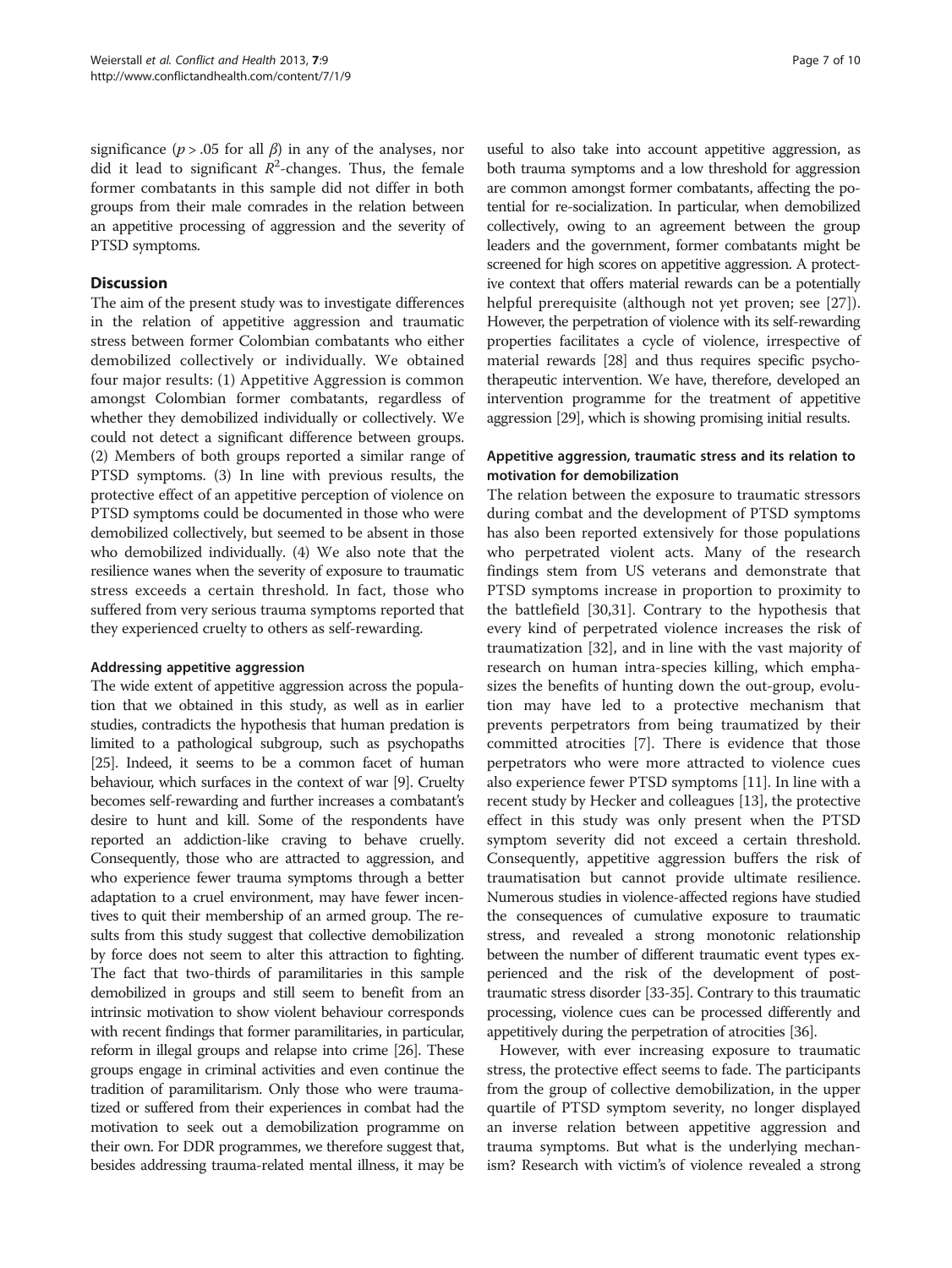relationship between the number of different traumatic event types experienced and the risk of developing posttraumatic stress disorder (PTSD; [\[28](#page-8-0)[,33\]](#page-9-0)): Events that are processed traumatically form a neural network that contains a person's cognitions and psychophysiological as well as behavioural information. These elements of an event are linked to the affective meaning of the traumatic event but detached from contextual information. Every new traumatic event type leads to an extension of the fear network [\[37,38\]](#page-9-0) and increases the risk to be activated and produce PTSD typical symptoms [\[20](#page-8-0)]. In severe acts of violence, there is an appetitive perception of violence amongst combatants on the one hand, but every combat bares the risk of being killed or injured on the other hand and confronts combatants with witnessing members of their own group to be killed. Thus, even appetitive events contain a number of potentially fear-eliciting stimuli. We propose that the appetitive stimuli form an associative network as well, referred to as 'hunting network' (positive valence), which competes with the fear/trauma network (negative valence) for the mnemonic representation of stimuli that could be integrated into both networks (see [\[7](#page-8-0)] for further details). However, it seems that at a certain level of PTSD symptom severity, the underlying fear-network outdoes the appetitive hunting network, the protective effect of appetitive aggression vanishes and cues that formerly belonged to the appetitive hunting network now connect with the aversive fear-network: Physiological responses like heart racing, sensory cues like seeing the blood of the victim and hearing their distressed vocalizations, together with the intense emotions and cognitions related to combat, lose their appetitive connotations. Instead, they connect with the fear responses, associated with traumatic events stored in the brain in the associative fear-network (negative valence). Perpetration of violence can therefore also lose its protective effect. The protective effect we obtained in the sample of those who were demobilized collectively was absent in those who were demobilized individually and were mostly tired of fighting. In the latter group, the relationship between appetitive aggression and trauma symptom severity was even reversed; i.e. those who reported that they experienced violence to be appetitive also showed more severe trauma symptoms. Moreover, most of them reported being tired of fighting, or wanting to go back to their families, and might have had an intrinsic motivation to leave the forces and to avoid the combat-associated stress. In contrast, many of those who were demobilized by force still remained in the 'perpetrator mode', benefiting from a self-rewarding appetitive perception of violence that also prevents trauma-associated fear-responses. We suggest that the motivation for demobilization and its associated relations to markers of mental health might therefore be a strong indicator for appraising the

psychological needs to be addressed in a DDR program. DDR programmes are designed to facilitate reintegration strategies for return into civil society, and usually do so by addressing the combatant's needs and aspirations, including medical treatment [[39,40\]](#page-9-0). The psychological condition of the beneficiaries may be the essential predictor of successful long-term reintegration and might add significantly to the effect of DDR programs that mainly focus on socioeconomic variables. The re-engagement of ex-combatants in organized violence is a common phenomenon in post-conflict regions that impairs re-integration not only in Colombia but also in other countries like Afghanistan, Ivory Coast or Liberia [[41](#page-9-0)-[44](#page-9-0)]. We propose that traumatic stress symptoms and appetitive aggression should be examined further in the course of the demobilization process to evaluate appetitive aggression as one significant mediator for future violent behaviour besides material rewards. This psychological issue cannot be neglected in re-integration programs, especially in light of the evidence that even in 2010 a significant proportion out of those who attended the demobilization program has turned to crime again [\[27](#page-8-0)[,45\]](#page-9-0).

One last important finding is that we did not find any gender differences between female and male former combatants. This might be surprising, as in civil populations dramatic gender differences have been reported in aggression literature [\[5](#page-8-0)[,46\]](#page-9-0). However, the selection of women who join armed groups may be special and there is no empirical data on gender differences in aggression in combatant populations available. Our results provide evidence that a selective proportion has either an intrinsic or acquired potential for behaving violently.

# Limitations

Former Colombian combatants experience continuous stress, including potential threat to their lives. The government does not grant amnesty for committed violent crimes [[47](#page-9-0)]. Moreover, some participants in this study were afraid of persecution by their former comrades, as those who left the armed groups were threatened with death. These conditions might have added to the group differences. One further issue is the problem of nonrandom attrition. Even though the levels of appetitive aggression in this sample are comparable to other populations of former combatants (see [\[36\]](#page-9-0)), combatants with a high propensity towards violence could have already returned to arms, not engaging in the demobilization program any more. In their latest fact sheet, published in 2009, the office of the Presidential High Counselor for Reintegration revealed the statistic that out of 51.852 persons who expressed their willingness to demobilize between August 2002 and September 2009, only 60% participated in the demobilization program. This could have led to an underestimation of the extent of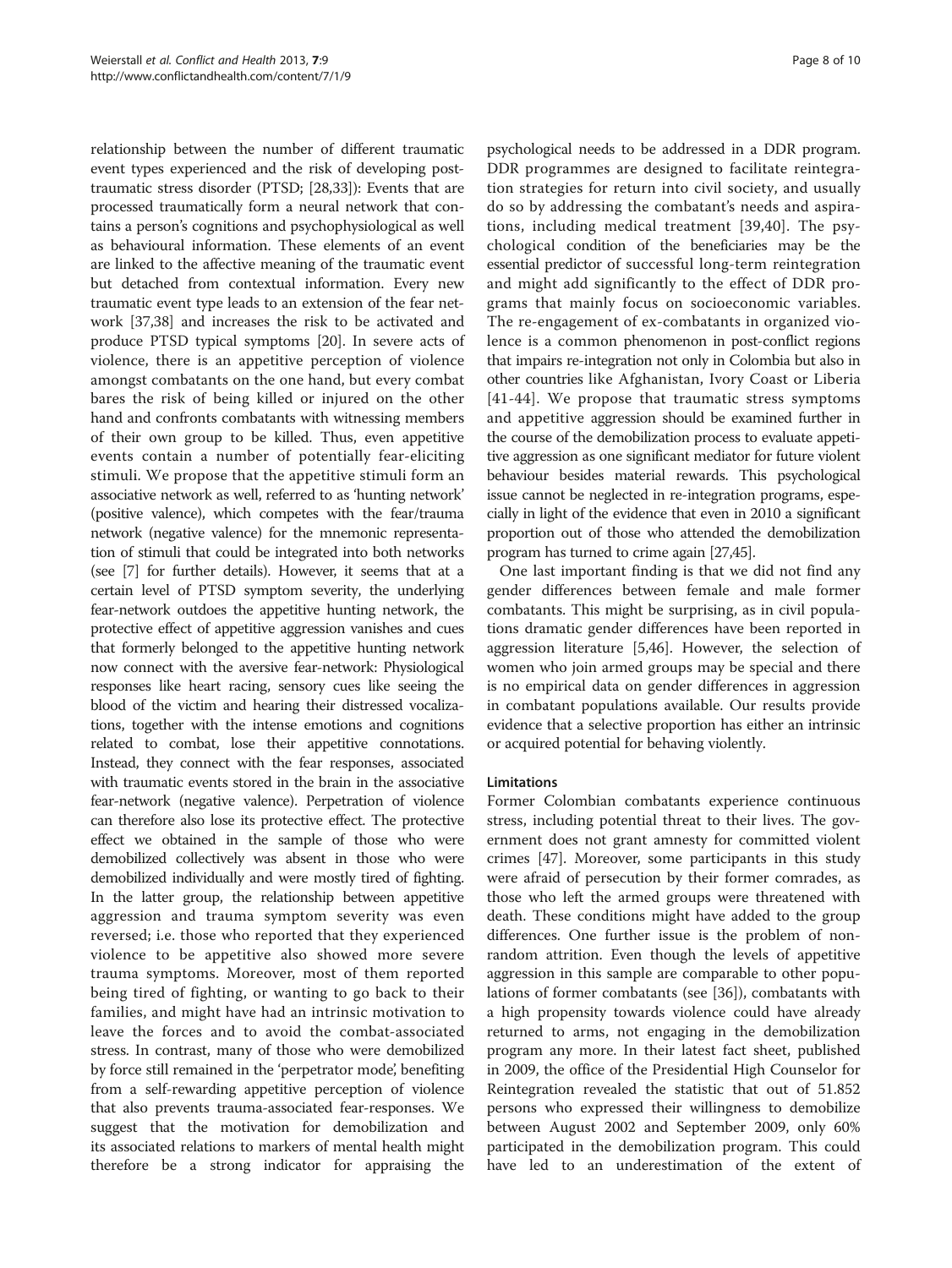<span id="page-8-0"></span>appetitive aggression in the sample of paramilitary or guerrilla forces, as not all cases can be recorded. However, these cases would have rather increased the effect size of the protective effect so that even a potential selection bias would not contradict the main findings. Moreover, as we did not collect longitudinal data, we cannot exclude the possibility that the groups might already have been different before the war, especially as we find differences between guerrilla and paramilitary groups that stem from different populations within Colombia. Longitudinal data that focuses on differential changes between appetitive aggression and PTSD would help to better understand the dynamic processes that might underlie the processing of violence and mental health symptoms.

# Conclusion

Aggressive behaviour, especially appetitive aggression, as well as traumatization, both profoundly affect former combatants. In combatants that have become tired of fighting and lost their motivation to engage in future violent behaviour, any residual attraction to violence may actually promote PTSD symptoms. In contrast, in those who were demobilized by force, appetitive aggression serves as a resilience factor against the development of PTSD. However, at a certain threshold of exposure to traumatic stressors, this beneficial effect can no longer be observed. This relation between the motivation for violent behaviour and the impact of traumatic stressors needs be considered in DDR programs.

#### Competing interests

The authors declare that they have no competing interests.

#### Authors' contributions

RW: Data analysis and manuscript preparation. CB: supervision and training of local psychologists, data collection, analysis and manuscript preparation. FN: data analysis and manuscript preparation, principal investigator. TE: study design, manuscript preparation and supervisor.

#### Acknowledgments

Research was supported by the German Research Council (DFG) and the German Academic Exchange Service (DAAD).

#### Author details

<sup>1</sup>Clinical Psychology and Neuropsychology, University of Konstanz, Konstanz, Germany. <sup>2</sup>Clinical Psychology and Psychotherapy, University of Bielefeld, Bielefeld, Germany.

#### Received: 25 May 2012 Accepted: 20 March 2013 Published: 10 April 2013

#### References

- 1. Berkowitz L: Aggression: Its causes, consequences, and control. New York: McGraw-Hill; 1993.
- Schmitt WA, Newman JP: Passive avoidance in psychopathic offenders: a replication and extension. J Abnorm Psychol 1998, 107:527–532.
- Kruger DJ, Nesse RM: Sexual selection and the male: female mortality ratio. Evol Psychol 2004, 2:66–85.
- 4. Shackelford TK: An evolutionary psychological perspective on cultures of honor. Evol Psychol 2005, 3:381–391.
- 5. Anderson CA, Bushman BJ: Human aggression. Annu Rev Psychol 2002, 53:27–51.
- 6. Vitielo B, Stoff DM: Subtypes of aggression and their relevance to child psychiatry. J Am Acad Child Adolesc Psychiatry 1997, 36:307–315.
- 7. Elbert T, Weierstall R, Schauer M: Fascination Violence: on mind and brain of man hunters. Eur Arch Psychiatry Clin Neurosci 2010, 260(2):100–105.
- 8. Nell V: Cruelty's rewards: The gratifications of perpetrators and spectators. Behav Brain Sci 2006, 29:211-257.
- 9. Weierstall R, Elbert T: The Appetitive Aggression Scale. Eur J Psychotraumatology 2011, 2:8430. doi:[10.3402/ejpt.v2i0.8430.](http://dx.doi.org/10.3402/ejpt.v2i0.8430)
- 10. Neuner F, Schauer M, Karunakara U, Klaschik C, Robert C, Elbert T: Psychological trauma and evidence for enhanced vulnerability for posttraumatic stress disorder through previous trauma among West Nile refugees. BMC Psychiatry 2004, 4(34). 10.1186/1471-244X-4-34.
- 11. Weierstall R, Schaal S, Schalinski I, Dusingizemungu JP, Elbert T: The thrill of being violent as an antidote to posttraumatic stress disorder in Rwandese genocide perpetrators. Eur J Psychotraumatology 2011, 2:6345. doi[:10.3402/ejpt.v2i0.6345.](http://dx.doi.org/10.3402/ejpt.v2i0.6345)
- 12. Weierstall R, Schalinski I, Crombach A, Hecker T, Elbert T: When combat prevents PTSD symptoms: results from a survey with former child soldiers in Northern Uganda. BMJ Psychiatry 2012, 12:41. doi[:10.1186/1471-](http://dx.doi.org/10.1186/1471-244X-12-41) [244X-12-41.](http://dx.doi.org/10.1186/1471-244X-12-41)
- 13. Hecker T, Hermenau K, Maedl A, Hinkel H, Elbert T, Schauer M: Does Perpetrating Violence Damage Mental Health? Differences between forcibly recruited and voluntary combatants in DR Congo. Journal of Traumatic Stress. J Trauma Stress 2013, 26(1):142–184.
- 14. Theidon K: Transitional subjects: the disarmament, demobilization and reintegration for former combatants in Columbia. Int J Transitional Justice 2007, 1:66–90.
- 15. Laplante LJ, Theidon K: Transitional justice in times of conflict: Colombia's Ley de Justicia y Paz. Mich J Int Law 2006:49-107.
- 16. Berdal M: Disarmament and demobilization after civil wars; arms, soldiers and the termination of armed conflicts, IISS (London) Boutros-Ghali, Boutros, 1992. An agenda for peace. 2nd edition. New York: United Nations; 1996.
- 17. Knight WA: Disarmament, demobilization, and reintegration and postconflict peace-building in Africa: an overview. Afr Secur 2008, 1(1):24–52.
- 18. Nelson RJ, Trainor BC: Neural mechanisms of aggression. Nat Rev Neurosci 2007, 8:536–546.
- 19. De Posada CV: Motives for the Enlistment and Demobilization of Illegal Armed Combatants in Colombia. Psychology: Peace and Conflict. J Peace 2009, 15(3).
- 20. Schauer M, Neuner F, Elbert T: Narrative Exposure Therapy. 2nd edition. Göttingen, Germany: Hogrefe & Huber; 2011.
- 21. Foa EB, Riggs DS, Dancu CV, Rothbaum BO: Reliability and validity of a brief instrument for assessing post-traumatic stress disorder. J Trauma Stress 1993, 6:459-473.
- 22. Odenwald M, Lingenfelder B, Schauer M, Neuner F, Rockstroh B, Hinkel H, et al: Screening for post-traumatic stress disorder among Somali ex- combatants: a validation study. Confl Heal 2007, 1(10). doi:[10.1186/1752-1505-1181-1110](http://dx.doi.org/10.1186/1752-1505-1181-1110).
- 23. Ertl V, Pfeiffer A, Saile R, Schauer E, Elbert T, Neuner F: Validation of a mental health assessment in an African conflict population. Int Perspect Psychol: Res, Pract, Consultation 2010, 1:19–27.
- 24. Akaike H: Factor analysis and AIC. Psychometrika 1987, 52(3):317-332.
- 25. Meloy JR: The psychology of wickedness: psychopathy and sadism. Psychiatr Ann 1997, 27:630–633.
- 26. Organization of American States: Eighth quaterly report of the secretary general to the permanent council on the mission to support the peace process in Colombia. 2007. OEA/Ser.G; CP/doc 4176/07.
- 27. Maedl A, Schauer E, Odenwald M, Elbert T: Psychological rehabilitation of ex-combatants in non-western, post-conflict settings. In Trauma rehabilitation after war and conflict: community and individual perspectives. Edited by Martz E. New York: Springer; 2011:177–214.
- 28. Elbert T, Rockstroh B, Kolassa IT, Schauer M, Neuner F: The Influence of Organized Violence and Terror on Brain and Mind – a Co-Constructive Perspective. In Lifespan development and the brain: The perspective of biocultural co-constructivism. Edited by Baltes P, Reuter-Lorenz PF, Rösler F. NY, US: Cambridge University Press; 2006:326–349.
- 29. Elbert T, Hermenau K, Hecker T, Weierstall R, Schauer M: FORNET: Treatment of traumatized and non-traumatized violent offenders using Narrative Exposure Therapy. In Interventionen bei Gewalt- und Sexualstraftätern: Risk-Management, Methoden und Konzepte der forensischen Therapie. Edited